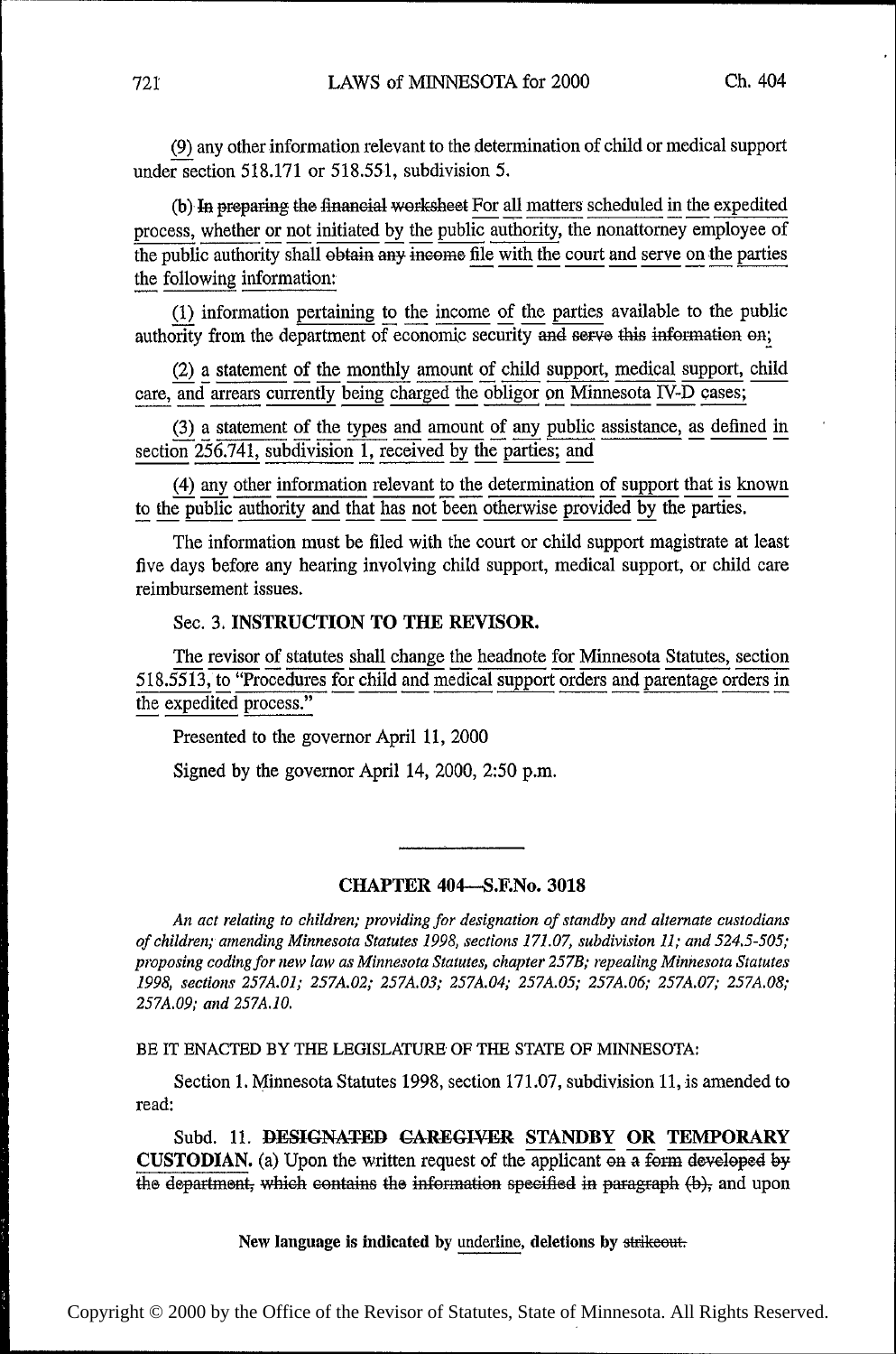payment of an additional fee of \$3.50, the department shall issue a driver's license or Minnesota identification card bearing a symbol or other appropriate identifier indicating that the license holder has appointed an individual to serve as a designated earegiver standby or temporary custodian under chapter 257A 257B.

(b) The form shall provide as follows:

"...(Name of parent(s))... appoints ...(name of designated caregiver)... to provide care for ... (name of child or children)... when requested by the parent(s) or when the parent(s) is unable to care for the child (children) and unable to request the designated earegiver's assistance.

The designated caregiver will care for the child (children) named in this form for (choose one of the following):

(indicate a specified period of time that is less than one year); or

(indicate that care is to be provided for one year).

The designated caregiver has the powers and duties to make decisions and meet the child's (children's) needs in the areas checked or specified below:

education ..... health care  $\ldots$ 

religion .....

day care .....

recreation .....

 $other$  .....

The designated caregiver (choose one of the following):

 $i\epsilon =$ 

is not  $\ldots$ 

authorized to make decisions about financial issues and control financial resources provided for the child (children) by the parent.

This designated caregiver agreement is effective for four years following the date it is signed by the parent(s), designated caregiver, and any alternate designated caregiver. However, the agreement may be canceled by a parent, a designated earegiver, or an alternate designated caregiver at any time before that date, upon notice to the other parties to the agreement. All parents who have court-ordered visitation rights to the child must consent to the agreement.

New language is indicated by underline, deletions by strikeout.

Copyright © 2000 by the Office of the Revisor of Statutes, State of Minnesota. All Rights Reserved.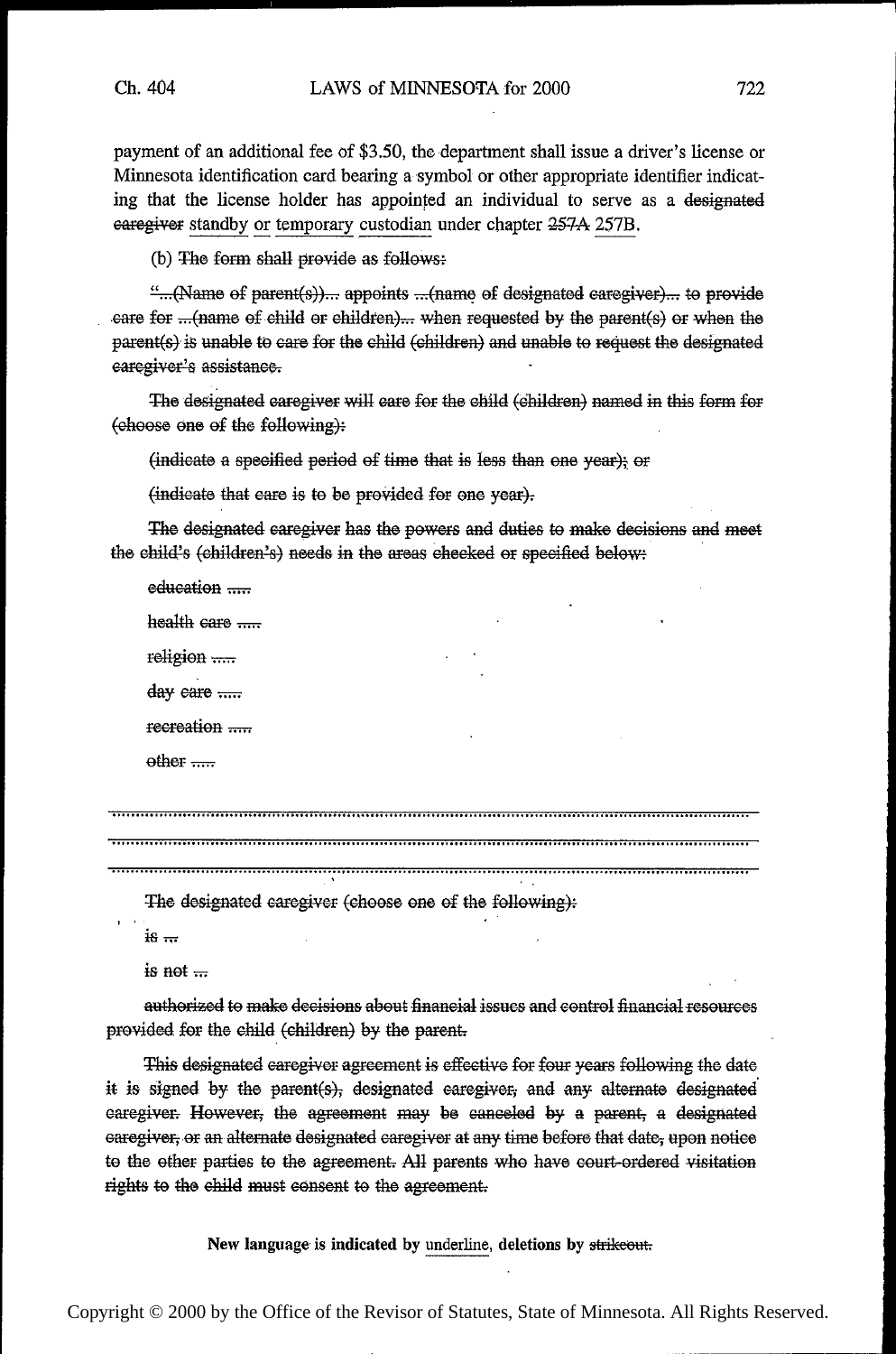(Signature(s) of parent(s) with legal custody and Minnesota driver's license(s) or Minnesota identification card number(s))

(Designated caregiver signature, Minnesota driver's license or Minnesota identification eard number, address, and telephone number)

(Alternate designated caregiver signature, Minnesota driver's license or Minnesota identification card number, address, and telephone number)

#### $(Date \dots)$

(Notarization .....)" The request must be accompanied by a copy of the designation executed under section 257B.04.

(c) The department shall maintain a computerized records system of all persons listed as designated earegivers standby or temporary custodians by driver's license and identification card applicants. This data shall be released to appropriate law enforcement agencies under section 13.69. Upon a parent's request and payment of a fee of \$3.50, the department shall revise its list of designated caregivers and alternates standby or temporary custodians to reflect a change in the appointment of a designated caregiver.

(d) At the request of the license or card holder, the department shall cancel the designated caregiver standby or temporary custodian indication without additional charge. However, this paragraph does not prohibit a fee that may be applicable for a duplicate or replacement license or card, renewal of a license, or other service applicable to a driver's license or identification card.

(e) Notwithstanding sections 13.08, subdivision 1, and 13.69, the department and department employees are conclusively presumed to be acting in good faith when employees rely on statements made, in person or by telephone, by persons purporting to be law enforcement and subsequently release information described in paragraph (b). When acting in good faith, the department and department personnel are immune from civil liability and not subject to suit for damages resulting from the release of this information.

(f) The department and its employees:

(1) have no duty to inquire or otherwise determine whether a form designation submitted under this subdivision contains the signatures of all parents who have legal eustody of a child or whether all parents who have court-ordered visitation rights to the child have consented to the agreement is legally valid and enforceable; and

(2) are immune from all civil liability and not subject to suit for damages resulting from a claim that any parent with legal custody of a child has not signed the form or that a parent who has court-ordered visitation rights to the child did not consent to the agreement the designation was not legally valid and enforceable.

(g) Of the fees received by the department under this subdivision:

(1) Up to  $$111,000$  received in fiscal year 1997 and up to  $$61,000$  received in subsequent fiscal years must be deposited in the general fund.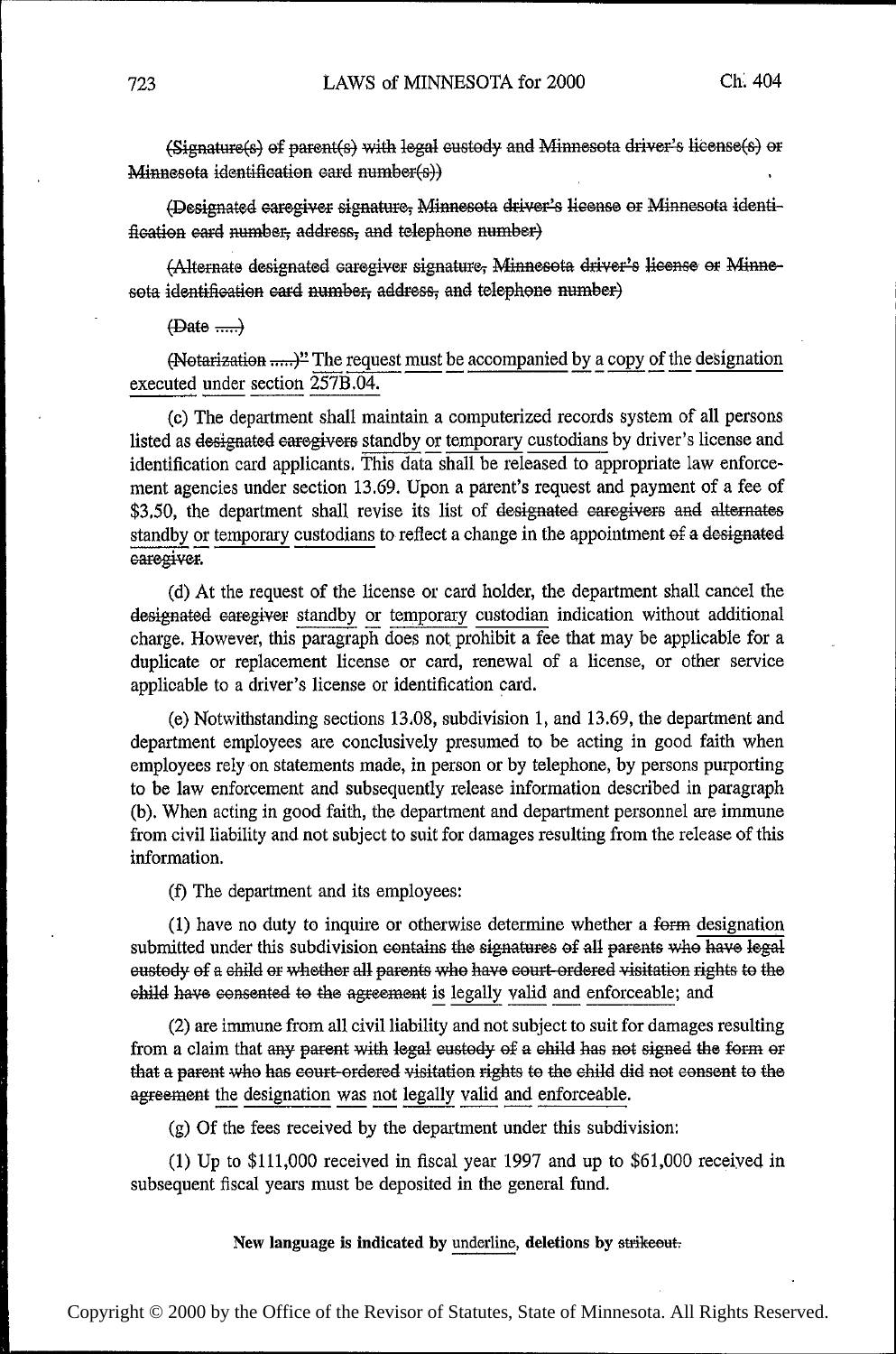(2) All other fees must be deposited in the trunk highway fund.

Sec. 2. [257B.01] DEFINITIONS.

Subdivision 1. SCOPE. The definitions in this section apply to this chapter.

Subd. 2.. ALTERNATE. "Alternate" means a person with all the rights, responsibilities, and qualifications of a standby custodian who shall become a standby custodian if the currently designated standby custodian is unable or unwilling to fulfill<br>the obligations of quatedian the obligations of custodian.

Subd. 3. ATTENDING PHYSICIAN. "Attending physician" means a physician who has primary responsibility for the treatment and care of the designator. If behalf, or no physician has primary responsibility, any physician who is familiar with the designator's medical condition may act as an attending physician under this the designator's medical condition may act as an attending physician under this chapter.

Subd. 4. CO-CUSTODIAN. "Co-custodian" means a standby custodian who is acting as custodian along with the parents and shares physical or legal custody of the children, or both, due to the occurrence of a triggering event.

Subd. 5. CONSENT. "Consent" means a written authorization signed by the designator in the presence of two witnesses who also sign the writing. The witnesses must be 18 years of age or older and not named in the designation.<br>Subd. 6. DEBILITATION. "Debilitation" means a person's chronic and substan-

Subd. 6. DEBILITATION. "Debilitation" means a person's chronic and substantial inability, as a result of a physically incapacitating disease or injury, to care for the children.<br>
Subd. 7. DESIGNATION. "Designation" means a

Subd. 7. DESIGNATION. "Designation" means a written document naming a standby or temporary custodian. A parent may designate an alternate standby custodian in the same writing. A parent may not designate 'an alternate temporary custodian.

Subd. 8. DESIGNATOR. "Designator" means a parent or legal custodian who appoints a standby or temporary custodian.

Subd. 9. DETERMINATION OF DEBILITATION. "Determination of debilitation" means a written finding made by an attending physician which states that the  $\frac{\text{designator}}{\text{of the illpos in question}}$  is required in constraintly incapacitating disease or injury. No identification of the illness in question is required.

Subd. 10. DETERMINATION OF INCAPACITY. "Determination of incapacity" means a written finding made by an attending physician which states the nature, extent, and probable duration of the designator's mental or organic incapacity.

Subd. 11. INCAPACITY. "Incapacity" means a chronic and substantial inability, resulting from a mental or organic impairment, to understand the nature and consequences of decisions concerning the care of the designator's dependent children and a consequent inability to care for the children.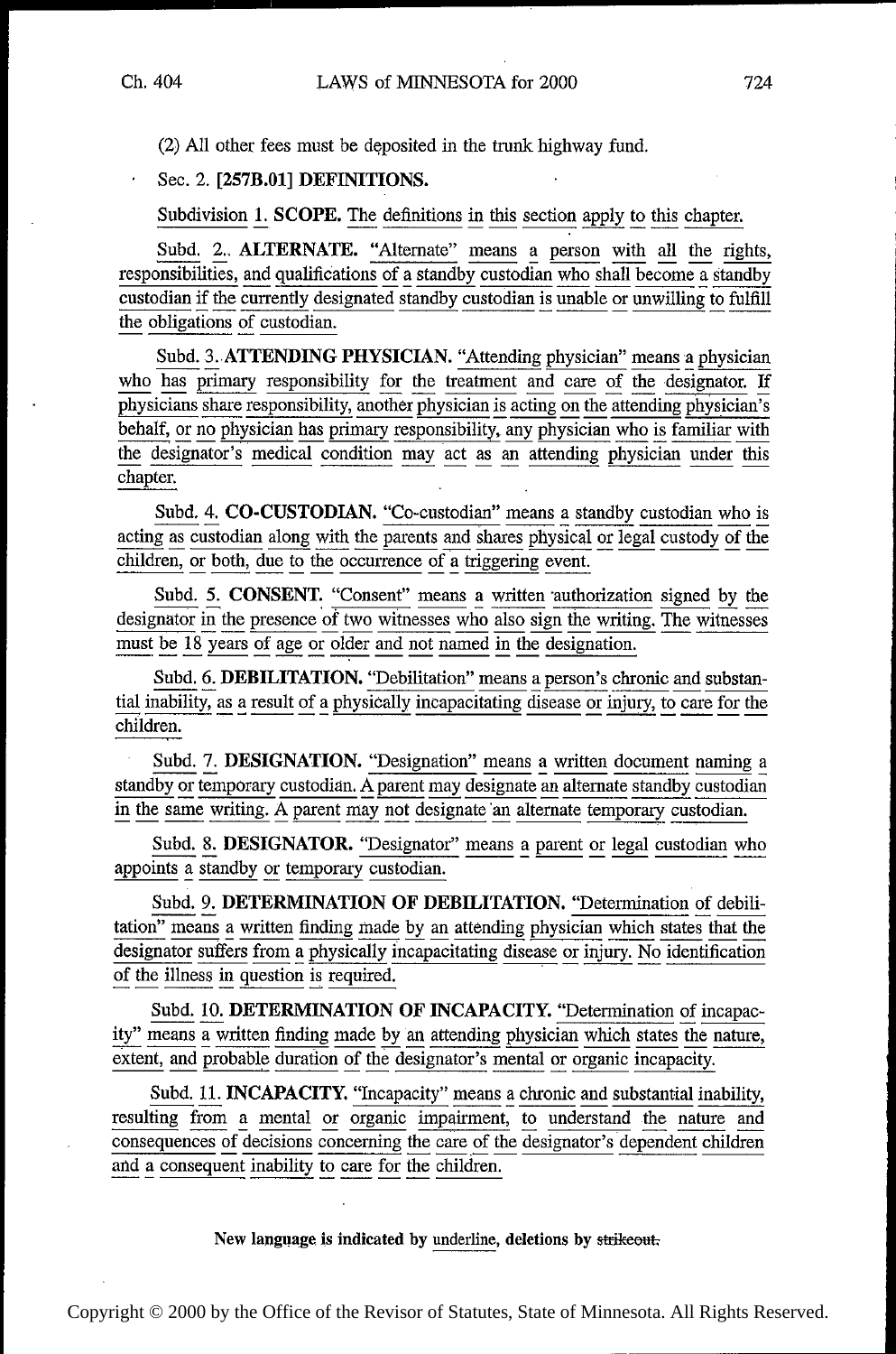Subd. 12. STANDBY CUSTODIAN. "Standby custodian" means a person named by a designator to assume the duties of co-custodian or custodian of a child and whose authority becomes effective upon the incapacity, debilitation and consent, or death of the child's parent.

Subd. 13. TEMPORARY CUSTODIAN. "Temporary custodian" means a person named by a designator to assume the duties of legal and physical custodian of a child for a specific time up to  $24$  months.

Subd. 14. TRIGGERING EVENT. "Triggering event" means a specified occurrence stated in the designation that empowers a standby or temporary custodian occurrence stated in the designation that empowers a standby or temporary custodian<br>to essume the payment duties and repropribilities of quetodian or co-quetodian to assume the powers, duties, and responsibilities of custodian of co-custodian.

# Sec. 3. [257B.02] APPLICATION OF OTHER LAW; CONSTRUCTION.

Chapters 257 and 518 and sections 525.539 to 525.705 apply to standby custodians, temporary custodians, co-custodians, custodians, and alternates unless otherwise specified in this chapter.

Nothing in this chapter may be construed to deprive a parent of any parental rights<br>or responsibilities. A designator does not lose any custodial rights by the appointment<br>of a standby or temporary custodian. of a standby or temporary custodian. '

Nothing in this chapter may be construed to relieve any parent of a duty to support<br>the parent's children. A preexisting child support order is not suspended or terminated the parent's children. A preexisting child support order is not suspended or terminated<br>Three the time a shild is correl for by a standby or temporary quatedian, unless during the time a child is cared for by a standby or temporary custodian, unless otherwise provided by court order. A standby custodian or temporary custodian has a cause of action for child support against an absent parent under section  $256.87$ , subdivision 5.

# Sec. 4. [257B.03] DESIGNATOR.

(a) A parent with legal and physical custody or a legal custodian may designate  $\overline{n}$  or temporary custodian by means of a written designation unless the child a standby or temporary custodian by means or a written designation unless the child has another legal parent:

(1) whose parental rights have not been terminated;

(2) whose whereabouts are known; and

(3) who is willing and able to make and carry out the daily custodial care and make decisions concerning the child.

(b) Notwithstanding paragraph  $(a)$ , a parent or legal custodian may designate a low or temporary custodian with the consent of the other parent, or as provided by standby or temporary custodian with the consent of the other parent, or as provided by<br>section 257B.05, subdivision 6. section 257B.05, subdivision 6.

(c) A legal custodian pursuant to a designation of temporary custodianship may not designate a different temporary custodian.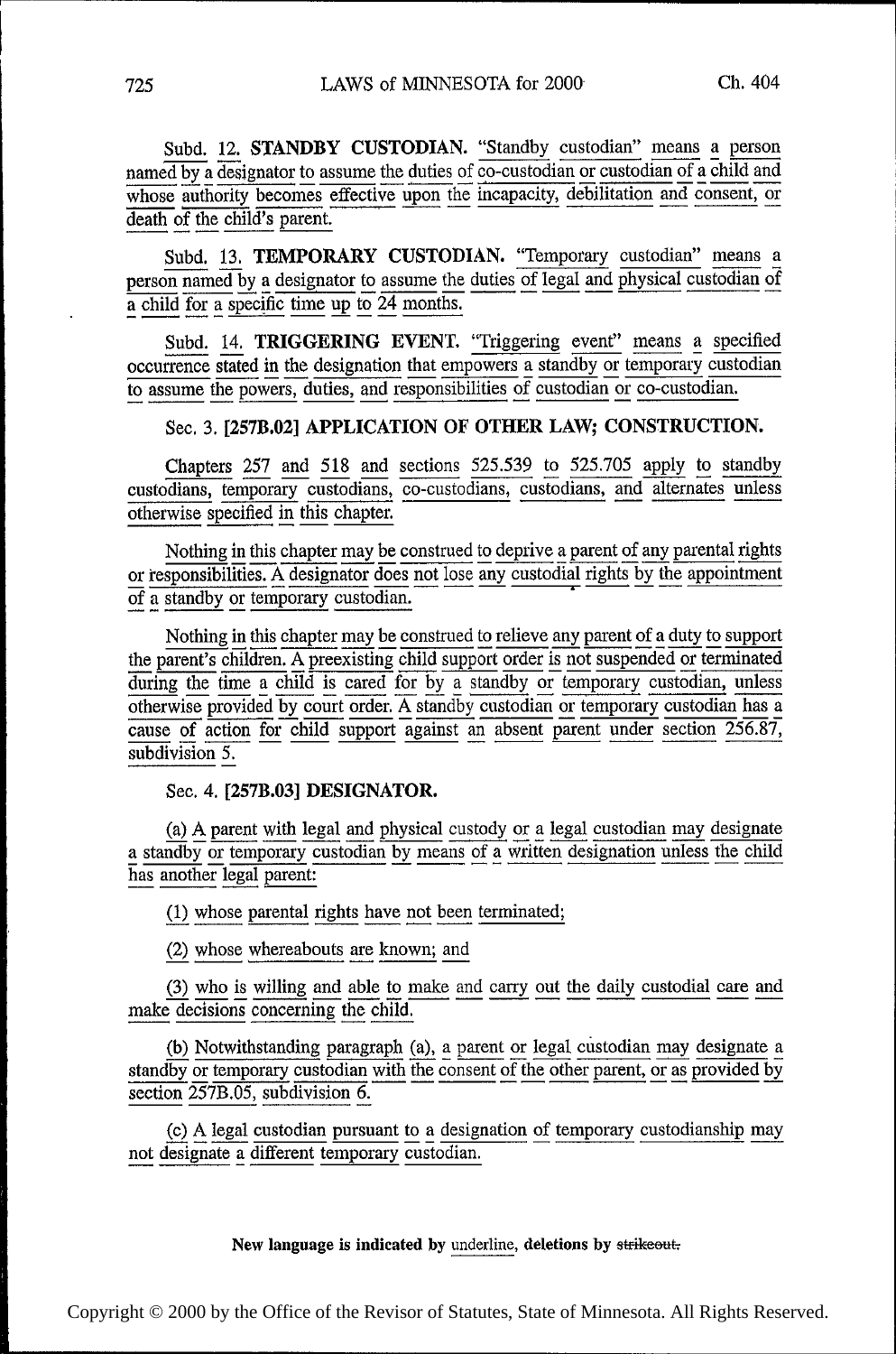# Sec. 5. [257B.04] CONTENTS OF DESIGNATION.

Subdivision 1. REQUIRED INFORMATION. A designation of a standby or temporary custodian must identify the designator making the designation; the children; the other parent, if any; the standby or temporary custodian; and the triggering event or events upon which a standby or temporary custodian becomes a co-custodian or custodian. Different standby custodians may be designated for different triggering events. The designation must include the signed consent of the standby or temporary custodian and the signed consent of the other parent or a statement why the other parent's consent is not required.

Subd. 2. SIGNATURE; WITNESSES. The designation must be signed by the designator in the presence of two witnesses who are  $18$  years of age or older and not otherwise named in the designation. The witnesses must also sign the declaration.

If the designator is physically unable to sign the designation, the designator may direct another person not named in the designation to sign on the designator's behalf in the presence of the designator and both witnesses.

Subd. 3. ALTERNATE. A designator may, but need not, designate an alternate standby custodian in the designation. No alternate temporary custodian may be named.

Subd. 4. RECOMMENDED FORM. A designation may, but need not, be in the following form: "I (insert name of designator) do hereby appoint (insert name, address, and telephone number of standby or temporary custodian) as the standby or temporary custodian of  $(insert name(s) \text{ of child(ren))}$  to take effect upon the occurrence of the following triggering event or events (insert specific triggering events).

I am the (insert designator's relationship to child(ren)) of (insert name(s) of  $child(ren)$ ). (Insert name(s) of child(ren)'s other parent) is the other parent of (insert  $name(s)$  of child(ren)). The other parent's address is:

(check all that apply):

.... The other parent died on (insert date of death).

.... The other parent's parental rights were terminated on (insert date of termination).

.... The other parent's whereabouts are unknown. I understand that all living parents whose rights have not been terminated must be given notice of this designation pursuant to the Minnesota Rules of Civil Procedure or a petition to approve this designation may not be granted by the court.

.... The other parent is unwilling and unable to make and carry out day-to-day  $child\overline{\text{-care decisions}}$  concerning the child $(\overline{\text{ren}})$ .

.... The other parent consents to this designation and has signed this form below.

By this designation I am granting (insert name of standby or temporary custodian) the authority to act for 60 days following the occurrence of the triggering event as a co-custodian with me, or in the event of my death, as custodian of my child(ren).

A temporary custodian appointment terminates upon the death of the designator.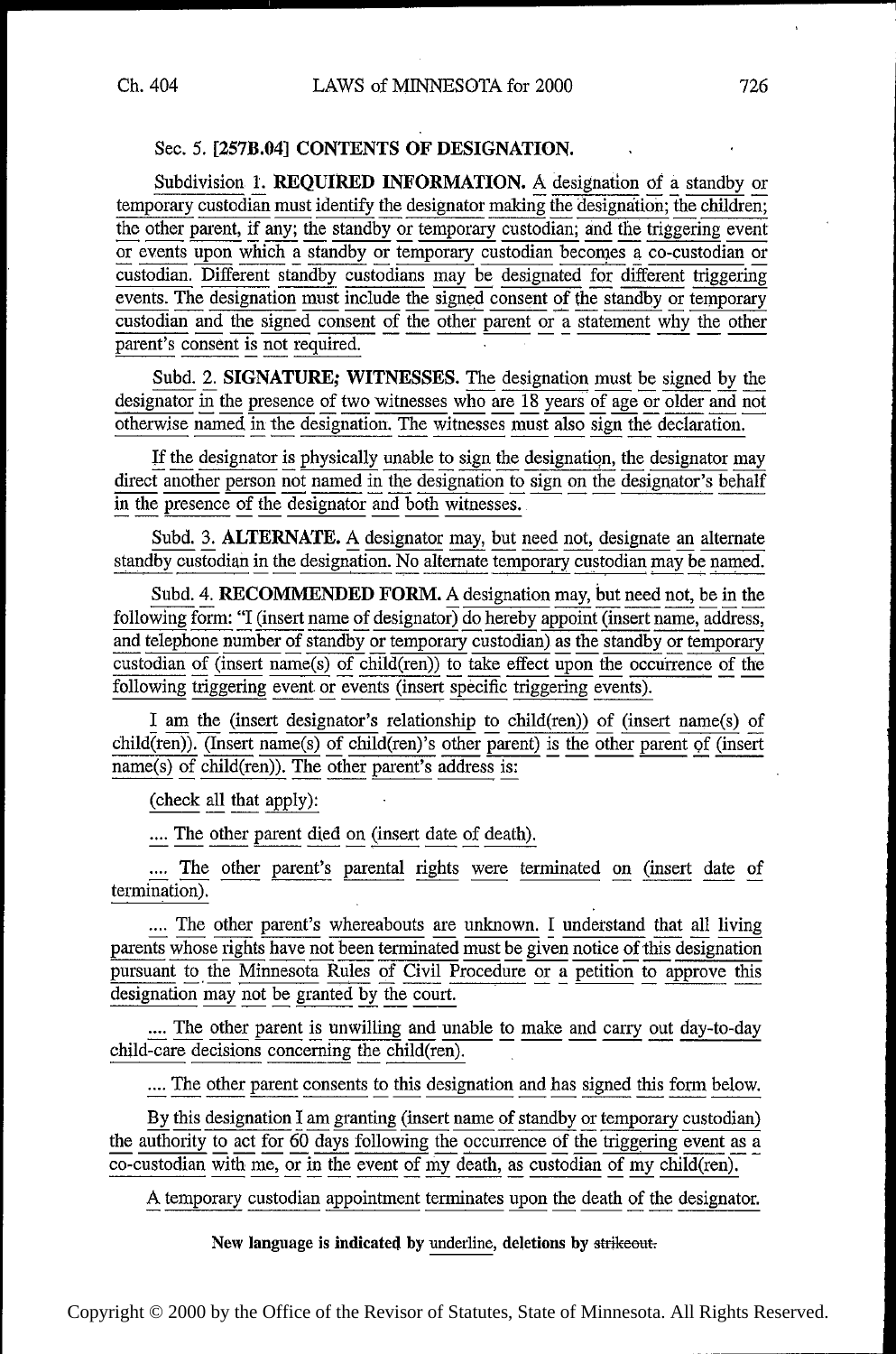(Optional) I hereby nominate (insert name, address, and telephone number of alternate standby custodian) as the alternate standby custodian to assume the duties of the standby custodian named above if the standby custodian is unable or unwilling to act as a standby custodian.

If I have indicated more than one triggering event, it is my intent that the triggering event which occurs first shall take precedence. If I have indicated "my death" as the triggering event, it is my intent that the person named in the designation to be standby custodian for my child(ren) in the event of my death shall be appointed as guardian of my child(ren) under Minnesota Statutes, section 525.551, upon my death.

It is my intention to retain full parental rights to the extent consistent with my condition and to retain the authority to revoke the appointment of a standby or temporary custodian if I so choose.

This designation is made after careful reflection, while I am of sound mind.

| (Date)                      | (Designator's Signature)    |
|-----------------------------|-----------------------------|
| .                           |                             |
| (Witness' Signature)        | (Witnesses' Signature)      |
|                             |                             |
| (Number and Street)         | (Number and Street)         |
|                             | .                           |
| (City, State, and Zip Code) | (City, State, and Zip Code) |

(IF APPLICABLE: I (insert name of other parent) hereby consent to this designation.

|                        | (Signature of Other Parent) |
|------------------------|-----------------------------|
|                        |                             |
| dress of Other Parent) |                             |

I, (insert name of standby or temporary custodian), hereby accept my nomination as standby or temporary custodian of (insert child(ren)'s name(s)). I understand that my rights and responsibilities toward the child(ren) named above will become effective upon the occurrence of the above-stated triggering event or events. I further understand that in order to continue caring for the child(ren), I must file a petition with the court within  $\overline{60}$  days of the occurrence of the triggering event.

(Date)

(Signature of Standby or Temporary Custodian)"

Subd. 5. STANDBY OR TEMPORARY CUSTODIAN INDICATION ON **DRIVER'S LICENSE.** A designator who wishes to have a standby or temporary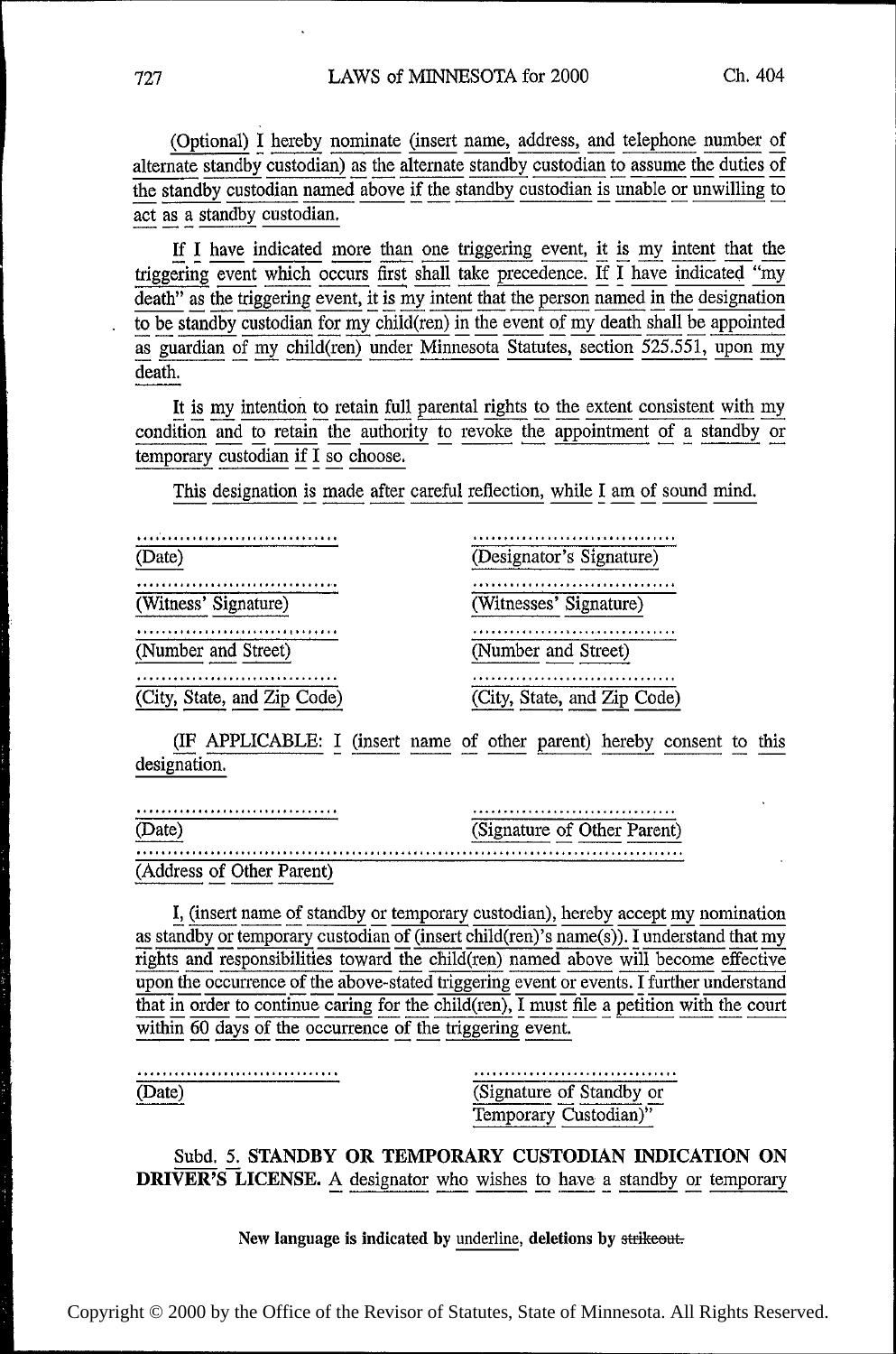~

~

~~ ~ ~~

~

~

~

~ ~ ~ ~ ~ ~ ~~

~ ~~

~

~ ~ ~

~

custodian indication placed on the designator's driver's license may do so as provided in section 171.07, subdivision ll.

# Sec. 6. [257B.05] PETITION FOR APPROVAL.

Subdivision 1. **GENERALLY.** A petition for approval of a designation under this chapter may be made at any time by filing with the court a copy of the designation. No<br>filing fee is required to initiate the proceeding. A court may, however, determine the ability to pay fees in the event of a hearing on the petition. Only the designator may file a petition for confirmation of a temporary custodian. If the triggering event has not occurred on or before the time of filing, only the designator may file the petition for confirmation of a standby custodian. If the triggering event has occurred on or before  $\frac{1}{\text{time of filing}}$ , the standby custodian named in the designation may file a petition containing one of the following:

 $(1)$  a determination of the designator's incapacity;

 $\frac{(2)}{2}$  a determination of the designator's debilitation and the designator's signed and dated consent; or

(3) a copy of the designator's death certificate.

Subd.  $\frac{2}{2}$ . **NOTICE.** (a) The petitioner must serve any person named in the designation and any other current caregiver of the children with a copy of the petition designation and any other current caregiver of the children with a copy of the petition<br>and designation and notice of any hearing within ten days of the filing of the petition. and designation and notice of any hearing within ten days of the filing of the petition.

(b) If the petition alleges that a nondesignating parent cannot be located, that parent must be notified in accordance with section  $518.11$ .

No notice is required to a parent whose parental rights have been terminated by a court order.

Subd. 3. JURISDICTION. For purposes of determining jurisdiction under this chapter, the provisions of chapter 518D apply.

Subd. 4. PRESUMPTIONS. In a proceeding for judicial confirmation of <sup>a</sup> standby custodian or temporary custodian, a designation constitutes a presumption that the designated custodian is capable of serving as co-custodian or custodian. If the designator is the sole surviving parent, the parental rights of the other parent have been terminated, or both parents consent to the designation, there is a presumption that entry of an order confirming the designation of the standby or temporary custodian is in the best interest of the children.

Subd. 5. APPROVAL WITHOUT HEARING. Approval of the designation without a hearing is permitted if the designator is the sole surviving parent, the parental rights of the other parent have been terminated, or both parents consent to confirmation of the standby or temporary custodian.

Subd. 6. HEARING. A hearing is required if there is a parent other than the designator whose parental rights have not been terminated and who has not consented to the designation. The court shall apply the factors in section  $518.17$  and make specific findings in determining whether to confirm the designation of the standby or temporary

New language is indicated by underline, deletions by strikeout.

Copyright © 2000 by the Office of the Revisor of Statutes, State of Minnesota. All Rights Reserved.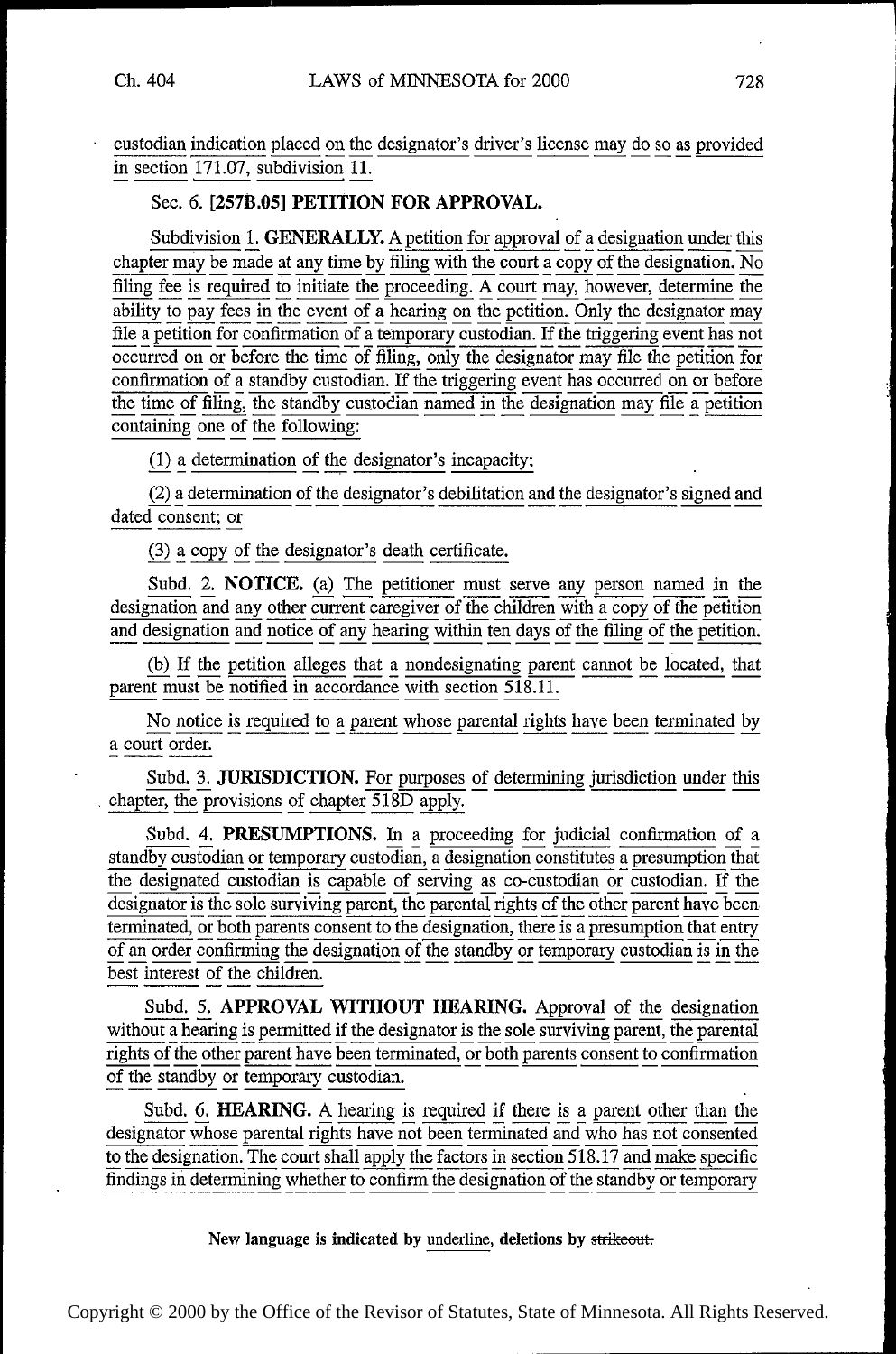custodian, to appoint a different custodian, or to grant custody to the other parent. A court that finds the appointment of the standby or temporary custodian to be in the best interest of the child shall enter an order confirming the designation.

Subd. 7. COURT APPEARANCE. A designator who is medically unable to appear in court need not appear.

Sec. 7. [257B.06] CUSTODIAN'S AUTHORITY.

Subdivision 1. GENERALLY. A standby or temporary custodian may act as co-custodian or custodian upon the occurrence of the triggering event. The commence-<br>ment of the standby or temporary quotedian's subbority to set as a ment of the standby or temporary custodian's authority to act as co-custodian pursuant to a determination of incapacity, a determination of debilitation and consent, or the receipt of consent alone does not itself divest the designator of any parental rights but confers on the standby or temporary custodian concurrent or shared custody of the child.

Subd. 2. DEATH OF DESIGNATOR. The commencement of the standby custodian's authority to act as custodian because of the death of the designator does not ' confer upon the standby custodian more than legal and physical custody of the child as defined in chapter 518. On the death of the designator, the standby custodian shall No bond or accounting is required except as specified in this chapter. be appointed a guardian pursuant to section 525.551. No separate petition is required.

Subd. 3. INVOLVEMENT OF DESIGNATOR. A co-custodian shall assure frequent and continuing contact with and physical access by the designator with the child and shall assure the involvement of the parents, to the greatest extent possible, in decision making on behalf of the child.

Subd. 4. **EFFECT OF FILING.** The designator may file a petition for approval of a designation with the court at any time. If the petition is approved by the court before the occurrence of the triggering event, the standby or temporary custodian's authority commences automatically upon the occurrence of the triggering event. No<br>further petition or confirmation is required. If a designation has been made but the petition for approval of the designation has not been filed and a triggering event has occurred, the standby custodian has temporary legal authority to act as a co-custodian or custodian of the child(ren) without the direction of the court for a period of 60 days. The standby custodian must, within that period, file a petition for approval in accordance with this chapter. If no petition is filed within 60 days, the standby  $\overline{\text{custodian loss}}$  all authority to act as  $\overline{\text{co-custodian}}$  or  $\overline{\text{custodian}}$ . If a petition is filed but the court does not act upon it within the 60-day period, the temporary legal authority to act as co-custodian or custodian continues until the court orders otherwise.

Subd. 5. PARENTAL RIGHTS. The commencement of a co-custodian's or custodian's authority under this chapter does not, by itself, divest a parent or legal custodian of any parental or custodial rights.

Subd. 6. MODIFICATION OF APPOINTMENT. Once a court has confirmed the designation of a standby custodian, the appointment may be modified only under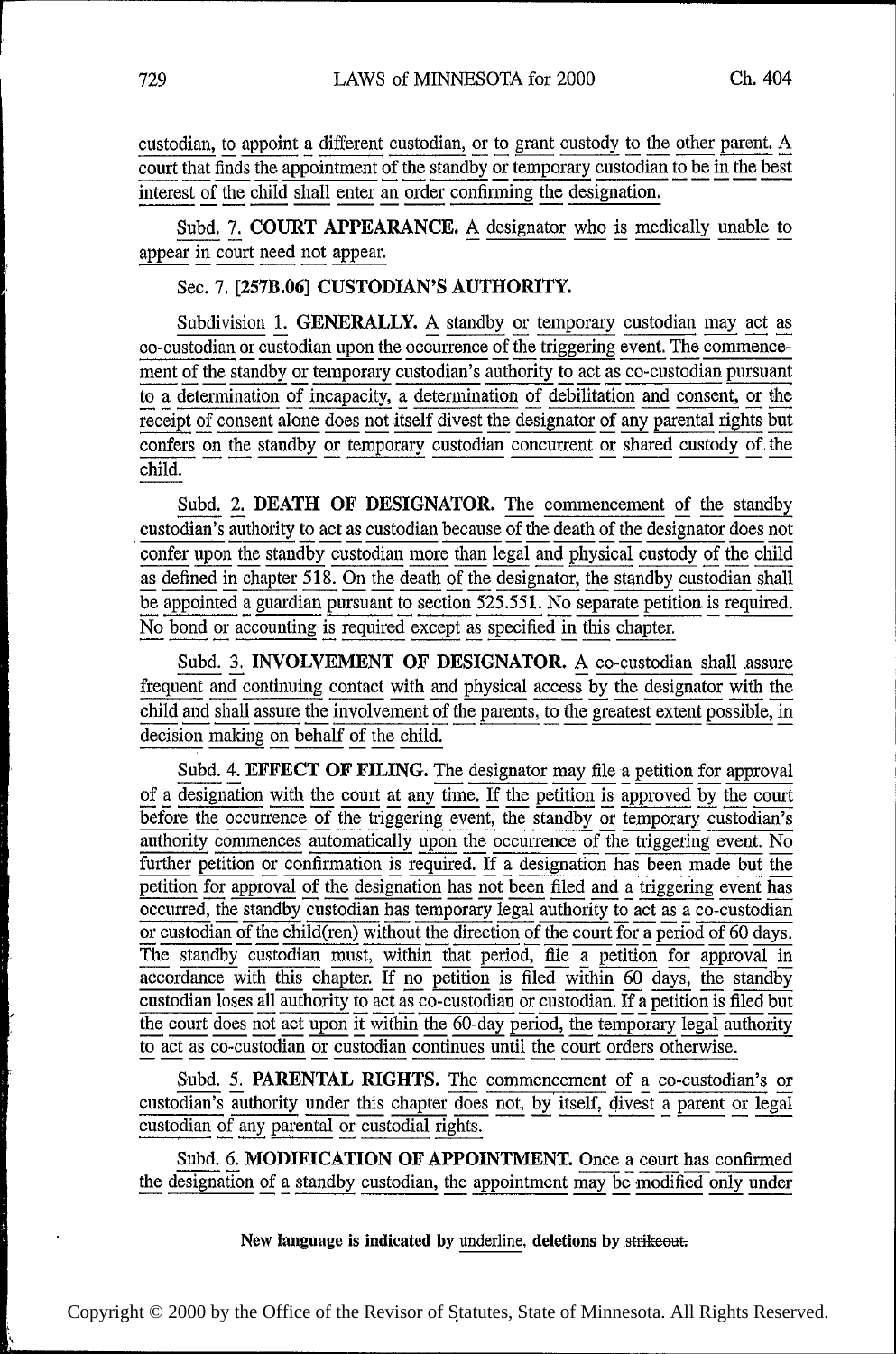~~~

~ ~ . ~~

⋅

~~~

⋅

~~

∎.

~~~

~  $\mathbf{r}$ 

~~~~

~  $\mathbf{r}$ 

~~~

Ⅰ.

~~~

 $\mathbf{r}$ ~~

 $\mathbf{I}$ 

section 518.18, except that the designator may revoke the designation under section 257B.07.

Subd. 7. RESTORED CAPACITY. If a licensed physician determines that the<br>designator has regained capacity, the co-custodian's authority that commenced on the<br>occurrence of a triggering event becomes inactive. Failure of a c immediately return the child(ren) to the designator's care entitles the designator to an emergency hearing within five days of a request for a hearing.

# Sec. 8. [257B.07] REVOCATION.

Subdivision 1. PREPETITION. Prior to a petition being filed under this chapter, the designator may revoke the appointment of a standby or temporary custodian by destruction of the designation and notification of the revocation to the standby or temporary custodian.

Subd. 2. POSTPETITION. After a petition has been filed, the designator may revoke the designation of standby or temporary custodian by:

(1) executing a written revocation;

(2) filing the revocation with the court; and

(3) notifying the persons named in the designation of the revocation in writing.

Subd. 3. UNWRITTEN REVOCATION. An unwritten revocation of the designation may be considered by the court if it can be proven by clear and convincing evidence.

## Sec. 9. [257B.08] CONFLICTING DOCUMENTS.

If a parent has appointed a testamentary guardian of the person or estate of children by will under chapter  $529$  and there is a conflict between the designation in the will and a duly executed standby custodian designation, the document latest in date of execution prevails.

#### Sec. 10. [257B.09] BOND.

A standby or temporary custodian must not be required to post bond prior to the occurrence of the triggering event. The court may require a bond if the standby or temporary custodian is designated the co-custodian or custodian of the estate of the children but may not require a bond for the co-custodianship of the person of the children.

## Sec. 11. [257B.10] TRANSITION.

If a designated caregiver agreement entered under chapter 257A before the effective date of this section would have become operative but for the operation of  $\frac{1}{\sqrt{15}}$  is  $\frac{1}{\sqrt{15}}$  the parent who executed the agreement, or if the parent is unable to act, the designated caregiver under the agreement may file a petition under section  $257B.05$  to request that the designated caregiver agreement be approved by the court as a standby custodian.

## New language is indicated by underline, deletions by strikeout.

Copyright © 2000 by the Office of the Revisor of Statutes, State of Minnesota. All Rights Reserved.